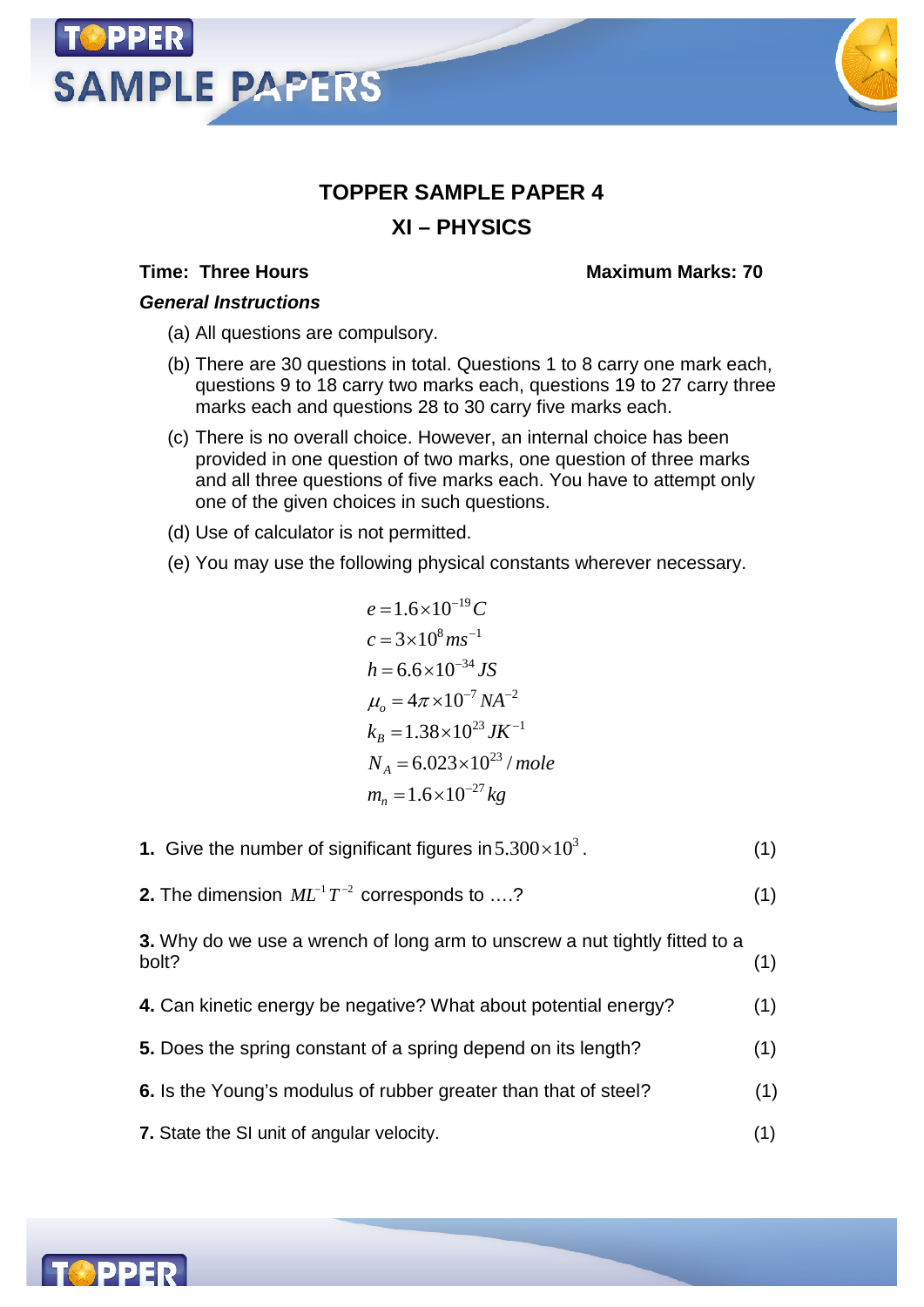**SAMPLE PAPERS** 

**8.** Explain, why a cricketer moves his hands back while holding a catch. (1)

**9.** Find the angle of projection for which horizontal range and maximum height are equal.

**OR**

Is acceleration vector in uniform circular motion a constant vector? (2)

**10.** Differentiate between wave velocity and particle velocity for a mechanical wave in the medium. (2)  $(2)$ 

**11.** A light body and a heavy body have same momentum. Which one has greater kinetic energy? Support your answer with an explanation (2)

**12.** State the law of equipartition of energy. (2)

**13.** What is an adiabatic process? How is it different from an isothermal process? (2)

14. A ball of mass 5 kg strikes against a wall at an angle of 45° and is reflected at the same angle. Find the change in momentum. (2)

**15.** Check the dimensional consistency of the following equation

$$
\frac{1}{2}mv^2 = mgh
$$

where m is the mass of the body, v is its velocity, g is acceleration due to gravity and h is the height. (2)

**16.** The position of a particle is given by

 $S(t) = 5t \hat{i} + 6t^2 \hat{j} - 10\hat{k}$ 

where t is in seconds. Find the velocity  $v(t)$  and acceleration  $a(t)$  of the  $particle at t = 1s.$  (2)

**17.** Why is it is easier to pull a lawn mower than to push it? (2)

**18.** Three particles of mass m are placed at the corners of an equilateral triangle. Find the position of centre of mass in terms of coordinates. (2)

**19.** The kinetic energy of a satellite is E. Find the total energy of the satellite. (3)

**20.** State Bernoulli's theorem. Explain the lift on an airfoil using the theorem. (3)

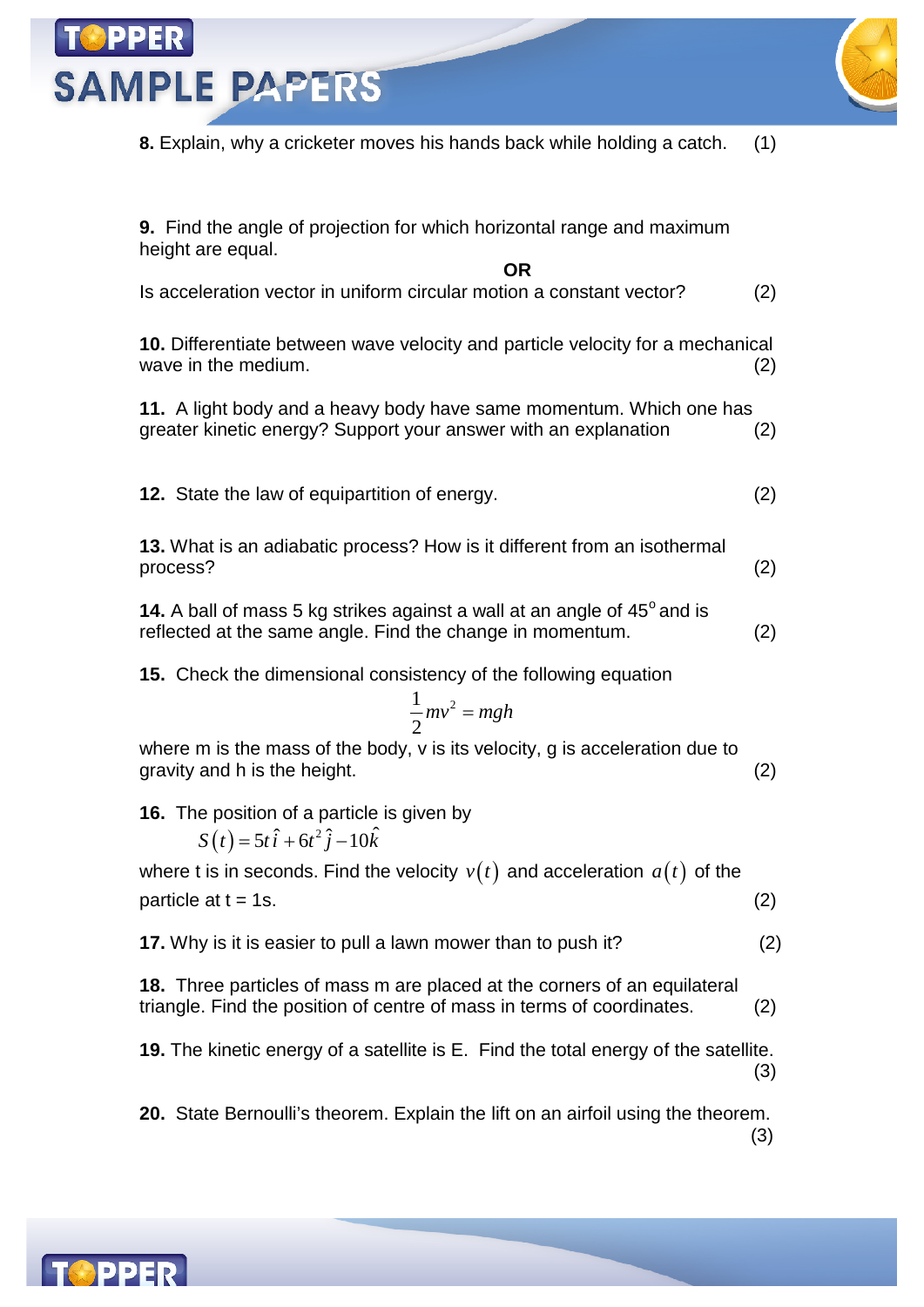



### **21.** Explain why

(i) a body with large reflectivity is a poor emitter

(ii) heating systems based on circulation of steam are more efficient in warming a building than those based on circulation of hot water. (3)

**22.** What is a Carnot's engine? What is its efficiency? (3)

**23.** A cylinder of fixed capacity 44.8 litres contains helium gas at standard temperature and pressure. What is the amount of heat needed to raise the temperature of the gas in the cylinder by 15.0  $^0C$ ? Given R = 8.32J/mol/K. (3)

**24.** A particle executes SHM according to the equation (3)  $x = A \cos \omega t$ .

Draw graphs to represent the displacement, velocity and acceleration of the particle.

**25.** A sound wave traveling along a string is described by  $y = 5 \times 10^{-3} \sin (80x - 3t).$  (3)

**Calculate** 

- (i) the amplitude
- (ii) the wavelength
- (iii) frequency of the wave.

**26.** What is a conservative force? Prove that gravitational force is conservative and frictional force is non-conservative (3)

**27.** The bob A of a pendulum released from 30° to the vertical hits another bob B of the same mass at rest on a table as shown in Fig. 6.15. How high does the bob A rise after the collision? Neglect the size of the bobs and assume the collision to be elastic.

(3)

**28.** Draw the first three harmonics in an open organ pipe. Two piano strings A and B are playing slightly out of tune and produce beats of frequency 5Hz. The tension in string B is slightly increased and the beat frequency is found to decrease to 3Hz. What is the original frequency of B if the frequency of A is 500Hz?

**OR**

Two identical springs each of force constant K are connected in (a) series (b) parallel, so that they support a mass m. Find the ratio of the time periods of the mass in the two systems.

**TOPPER**